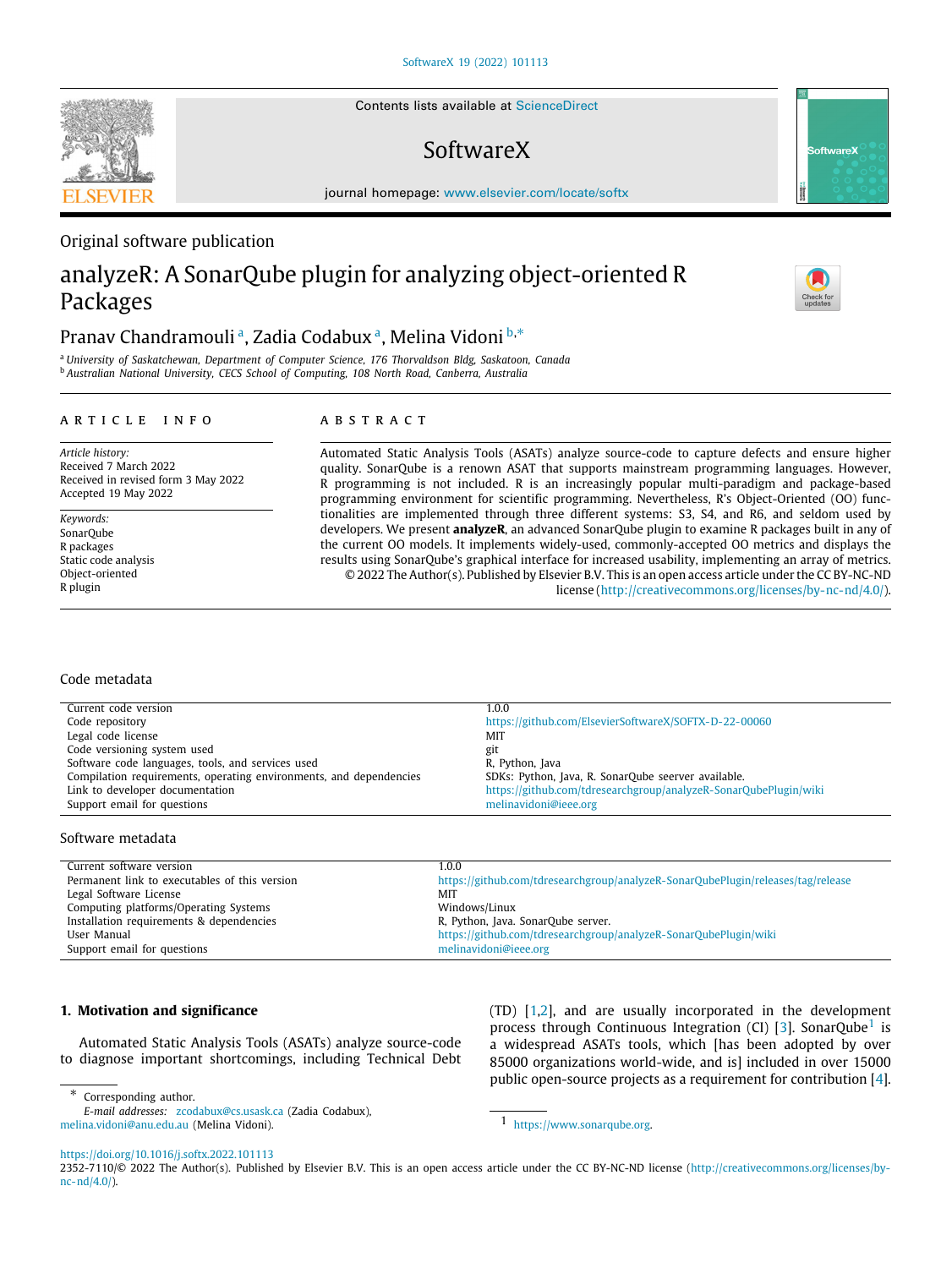It supports over 25 programming languages, and checks code compliance against a set of coding rules, allowing adding custom rules [[5](#page-8-4)]. In particular, ''if the code violates any of the classified rules, SonarQube considers it as a violation or a Technical Debt item'' [[6\]](#page-8-5).

TD refers to the consequences of taking shortcuts and making poor design choices during the development of a software system, negatively impacting its future evolution [[7](#page-8-6)], and reflects the cost of additional rework caused by choosing an easy solution instead of a better, longer approach [[8\]](#page-8-7). Developers often rush to complete tasks for various reasons, such as cost reduction, short deadlines, or even lack of knowledge [\[9\]](#page-8-8). This is true even though scientific software aims at understanding a problem rather than obtaining commercial benefits [[10](#page-8-9)[,11](#page-8-10)].

TD's impact on scientific software can be more damaging since its *special purpose* is to process research results in many disciplines [[10](#page-8-9)[,12\]](#page-8-11). This happens because ''part of the complexity in measuring the scientific software ecosystem comes from the way that different pieces of software are brought together and recombined into workflows and assemblies'' [[11](#page-8-10)]. New research software 'runs off' previous software (i.e., packages), and its maintainability is affected by the packages it relies on [\[13\]](#page-8-12). Scientific software has other characteristics increasing the impact of TD: (a) research software engineers are versed in the domain (i.e., science) and will become end-users of that software  $[14]$  $[14]$  $[14]$ , (b) they seldom conduct an elicitation process and organically design the software  $[15]$  $[15]$  $[15]$ , (c) unit testing is often of low-quality  $[16]$ , and (d) there is a gap between Software Engineering (SE) and scientific programming, which risks the production of reliable scientific results [[17](#page-8-16)].

R gained importance as a popular programming language for data-science, and ranked 7th in popularity in  $2021<sup>2</sup>$  $2021<sup>2</sup>$  R has an ever-growing community, but most package-contributors are not software engineers by trade, and only a few apply sound development practices [[14](#page-8-13)]. Previous studies demonstrated a lack of SE research for R [[15](#page-8-14)], and even organizations peer-reviewing R packages still rely on incomplete ASATs to complement human reviewers' work [[18](#page-8-17)].

Nowadays, research on TD in scientific software and R programming is becoming popular [[15](#page-8-14)[,16,](#page-8-15)[18](#page-8-17)[–21\]](#page-8-18). However, the availability of ASATs tools for R remains limited (Section [1.1](#page-1-1)). Because R is multi-paradigm, current tools focus on the functionalparadigm aspects or provide partial support for some types of R's OO implementations. This is problematic because ASATs' popularity of tools, and of SonarQube, is increasing rapidly [[4\]](#page-8-3) since ASATs are adopted to measure software quality and TD [[22\]](#page-8-19).

Therefore, **analyzeR** was designed to assist with static code analysis on three types of R's OO implementations (S3, S4, and R6) while maintaining a seamless, unique and user-friendly process. It is an expansible SonarQube plugin that can be easily adapted into existing CI environments, and its results can be compared to those offered for other programming languages.

#### *1.1. Related work*

<span id="page-1-1"></span>**TD and SonarQube.** When compared to other TD-detection tools, SonarQube and CAST are the most popular [[23](#page-8-20)]. SonarQube and Ptidej were used to curate a dataset of TD issues from 33 Apache Java projects [[24](#page-8-21)]. The Python Apache environment was also analyzed through SonarQube, determining that more than half of Python's TD is short-term, repaid in less than two months, with only a minority of rules addressed [[25](#page-8-22)]. In another study, over 17k commits of 20 Python Apache projects were analyzed with SonarQube, demonstrating that two-thirds are self-fixed at a

rate negatively correlated with the number of commits, developers and project size [\[26\]](#page-8-23). The same dataset was used to examine co-occurring TD, uncovering that co-occurring issues are hard to remove [\[27\]](#page-8-24).

Others studied the accuracy of SonarQube's estimated remediation time in Java when compared to junior developers' repayment time [\[6,](#page-8-5)[22](#page-8-19)]. Similar studies compared SonarQube's predictions to regression modeling techniques [[28](#page-8-25)[,29\]](#page-8-26). Regardless of the language, junior developers value SonarQube's composite quality indicators, even if they do not fully understand their meaning [[30](#page-8-27)].

SonarQube was used to study how TD's amount, composition and history, changed during the development of complex, open-source software through a small but language-diverse sample [\[31\]](#page-8-28); they determined early-versions have more TD than late-versions and that extensive refactoring reduces TD levels. SonarQube was combined with Arcan to study Architectural Debt and opportunistic code reuse in Java projects, determining that 'cyclic dependency' is a typical smell [\[32\]](#page-8-29). SonarQube was also applied to StackOverflow's Java code snippets, determining that reused code tends to exhibit ''a substantially lower TD density'' [[33\]](#page-8-30). A large-scale analysis based on GitHub's annual report analyzed SonarQube's coding violations and mapped them to the most common code smells by Fowler [\[34\]](#page-8-31); this enabled estimating developers' profiles according to coding maturity and TD tolerance, among other points.

<span id="page-1-3"></span><span id="page-1-2"></span>**ASATs in R Programming.**  $covr^3$  $covr^3$  is the de-facto tool for unit-testing coverage analysis, used in Test TD studies [[16](#page-8-15)], and provides functionalities to manually transfer some analyses to SonarQube. goodpractice<sup>[4](#page-1-3)</sup> statically investigates R packages, and is used in the peer-review process at rOpenSci [[18](#page-8-17)]; it provides mostly stylistic critique (e.g., not having more than 80 characters per row) and other R-specific format checks. Regarding ASATs,  $1intr<sup>5</sup>$  $1intr<sup>5</sup>$  $1intr<sup>5</sup>$  is a popular tool, providing analyses limited to code. lintr must be run from R after an extensive configuration and can only be linked to GitHub Actions or Travis CI.

<span id="page-1-5"></span><span id="page-1-4"></span><span id="page-1-0"></span>SonarRPlugin was the first SonarQube plugin to examine R Packages.<sup>[6](#page-1-5)</sup> It remains on an alpha state and does not provide syntax highlight, code coverage, or statistics, and its few analysis are extracted from lintr. This plugin only works on S4 and does not include the recently developed R6. Therefore, contributing to this project was not feasible in the short term, as our **analyzeR** is based on a different architecture, meant to be sustainable over time and to keep including future OO systems.

#### **2. Software description**

<span id="page-1-6"></span>**analyzeR**[7](#page-1-6) is a SonarQube plugin to perform static code analysis on R packages' written with any of R's OO approaches.

#### *2.1. Object-oriented programming in R*

<span id="page-1-7"></span>R is dynamically typed, vectorized, both lazy and side-effecting, fostering functional and interactive programming but also providing core OO features [\[35](#page-8-32)]. Although OO is available, it is considered advanced programming in R [\[36\]](#page-8-33), and not approached by many users [[37](#page-8-34)]. Regarding R's OO capabilities, it is worth noting that ''most objects in R are not themselves reference objects'' but instead ''based on a concept of local references; that is, reassigning part of an object referred to by name alters the object

<sup>3</sup> [https://github.com/r-lib/covr.](https://github.com/r-lib/covr)

<sup>4</sup> <https://github.com/MangoTheCat/goodpractice>.

<sup>5</sup> [https://github.com/r-lib/lintr.](https://github.com/r-lib/lintr)

<sup>6</sup> [https://github.com/Merck/sonar-r-plugin.](https://github.com/Merck/sonar-r-plugin)

<sup>7</sup> [https://github.com/tdresearchgroup/R-Plugin.](https://github.com/tdresearchgroup/R-Plugin)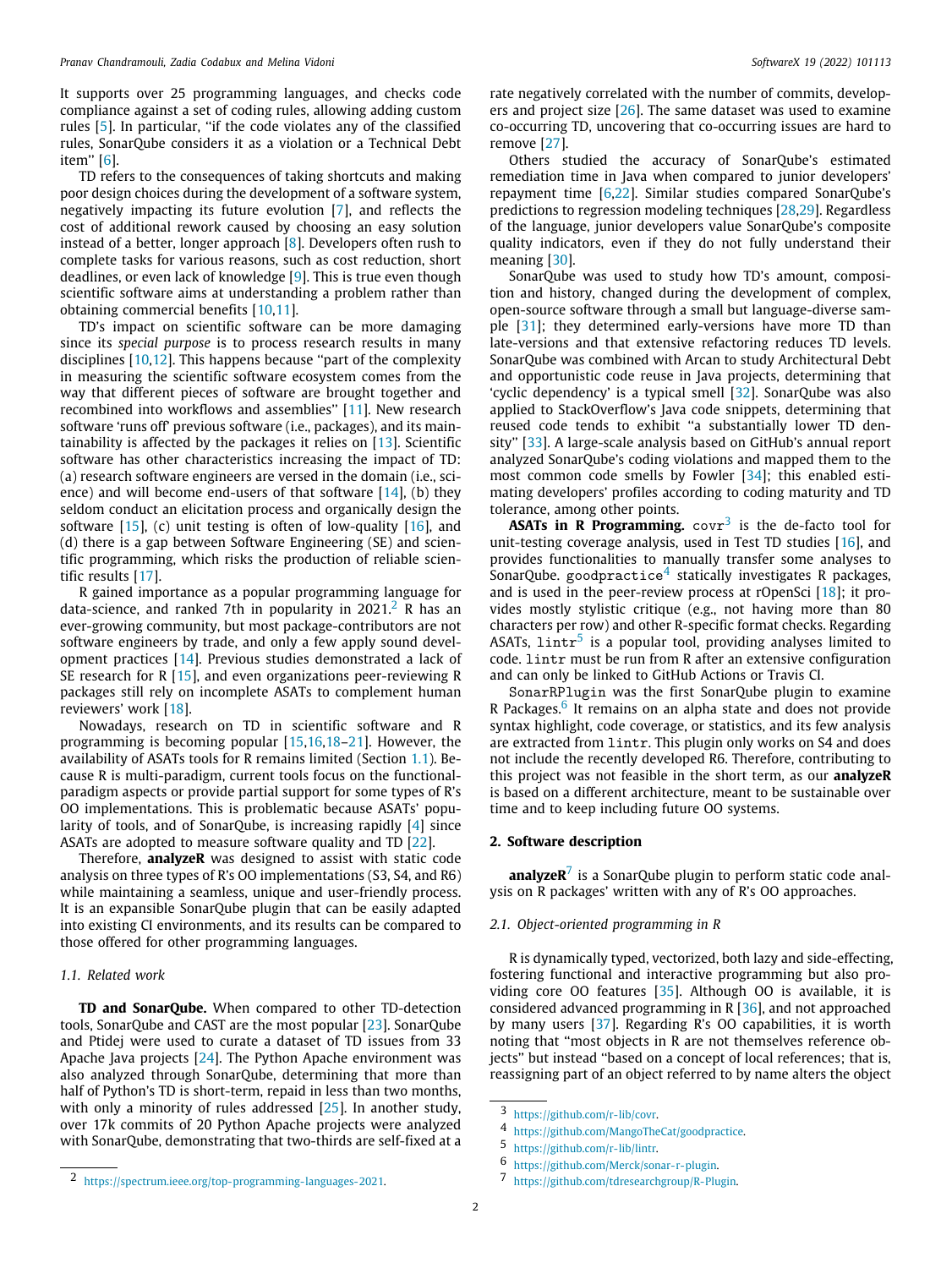referred to by that name, but only in the local environment'' [\[38\]](#page-8-35). R's OO implementation is based on multiple systems available to choose from; Reference Classes, S3 and S4 (all provided by base R), and the newly released R6 [\[36\]](#page-8-33).

S3 was implemented near 1990 and introduced class attributes that allowed single-argument methods. S3 has no formal definition for an object, and attributes/classes can be changed manually, as their implementation is similar to objects in prototypebased languages (e.g., JavaScript) [\[39\]](#page-8-36). S3 is minimalist and flexible, allowing TD introduction [[36\]](#page-8-33), but is the only OOimplementation used in the packages distributed with base R [[39](#page-8-36)].

S4 provides a formal approach to functioning OO in R, and its stricter implementation makes use of specialized functions for creating classes [\[36\]](#page-8-33). Therefore, S4 is closer to traditional OO concepts of stricter languages (i.e., Java) [\[39\]](#page-8-36), being more verbose [[38](#page-8-35)]. Particularly, BioConductor<sup>[8](#page-2-0)</sup> (a user-led organization encapsulating tightly-integrated R packages) is based in S4.<sup>[9](#page-2-1)</sup>

Reference Classes (RC) are sometimes called S5 in R's lingo. RC objects are mutable S4 objects, which perform more efficiently than  $S3/S4$  [ $36$ ]; RC's use is not as widespread [ $39$ ]. RC was used to develop the new R6, which is installed as an R package [[40\]](#page-8-37). R6 allows building fields and variables in separate environments, while also allowing for visibility (public and private methods), active bindings and inheritance [\[36\]](#page-8-33). R6 is reportedly better performing than other R's OO implementations [\[40\]](#page-8-37).

R.oo [\[41\]](#page-8-38) allowed S3 objects to become mutable, but its latest development efforts were completed in 2019. proto was another package for prototype programming, used for both class-free and class-based OO, but its latest version available is from 2016, and its original repository has been removed [[42](#page-9-0)].

#### *2.2. SonarQube architecture*

<span id="page-2-8"></span>SonarQube is an ASAT to detect bugs, vulnerabilities, and code smells in the code [[1\]](#page-8-0). In a typical development process, developers implement and merge code, and SonarQube-integrated CI assesses the code; its 'Scanner' component posts results to a server [[5\]](#page-8-4). SonarQube's architecture is composed of three main components: the *web-server* to handles SonarQube configuration, the *search server* (based on ElasticSearch) to supports searches from the server, and the *compute engine* to tally reports and metrics.

SonarQube plugins are installed onto the server.<sup>[10](#page-2-2)</sup> Plugins extend SonarQube support to new languages, add custom metrics, improve integration, and add visualizations [[4](#page-8-3)]. However, plugins run in isolated classloaders, allowing the use of third-party libraries without any risk of runtime conflicts with internal Sonar-Qube libraries or other plugins [[5\]](#page-8-4). Once the plugin is correctly appended, the 'Scanner' analyzes the source files. If the traditional scanner does not support all required file types, SonarScanner<sup>[11](#page-2-3)</sup> must be used to scan source-code instead.

In the officially-supported plugins, SonarQube measures and grades code with traditional metrics arranged in categories [[5\]](#page-8-4): *Complexity* (only including cyclomatic complexity calculated by the number of paths through the code), *Duplication* (related to duplicated blocks, files, and lines), *Issues* (problems by severity raised in the code), *Maintainability* (calculation of detected code smells, and TD ratio,[12](#page-2-4) *Quality Gates* (existing warnings and alerts), *Reliability*, (bug-counts and estimated remediation efforts), *Security* (different types of vulnerabilities), *Size* (general metadata, as in the 'decorator' pattern.

<span id="page-2-1"></span><span id="page-2-0"></span>*2.3. analyzeR architecture*

working through a pipe-and-filter architecture (see [Fig.](#page-3-0) [1](#page-3-0)). **R Parser.** An R script named RParser.R that the package  $xmlparsedata<sup>14</sup>$  $xmlparsedata<sup>14</sup>$  $xmlparsedata<sup>14</sup>$  to parse R files to XML format. Its XML output contains information on line number, column number, start and end positions of each code artifact (e.g., braces, left-assigns, function calls, definitions).

metrics related to code size), and *Tests* (unit testing coverage and related metrics). SonarQube's database stores these metrics,

<span id="page-2-5"></span>SonarQube promotes an approach called 'Clean as Your Code' [[5](#page-8-4)] through QualityGates.<sup>[13](#page-2-5)</sup> It allows users focus on new code, ensuring it is clean and safe. These terms are defined according to the user's standards and how they configured the status ideally, a 'green' status means the gates (i.e., the quality standard) have been 'passed'. Quality Gates also examine pull-requests to ensure the code meets the user's standards and specifications before merging. It allows the user to see a pull-request's Quality Gates within the SonarQube visual interface, which can then be used to 'decorate' pull-requests with SonarQube issues by adding

allowing developers to track changes over time.

This format is essential for calculating the metrics since a parsed XML tree gives the *RScanner* (the next component) several advantages: (a) multiple metrics can be calculated at once without reparsing the data, (b) enabling a more efficient process, and (c) allowing querying a single subtree node without traversing the entirety of the node. This is relevant, given the existence of multiple OO frameworks [[36](#page-8-33)], and the prevalence of tidyverse notation  $[43]$  $[43]$ , making the static code analysis not be as straightforward as in other languages.

**R Scanner.** A Python script named RScanner.py which receives the *parser*'s XML file as an input. The *Scanner* uses the xml.etree.ElementTree package to read the XML file into a manageable, in-memory format, to traverse the tree and extract metrics. Originally, R has no native OO support—R's 'native coding style' is (irrespective of S3 being part of the base distribution) functional programming (see Section [2.1\)](#page-1-7). Therefore, **analyzeR**'s *RScanner* relies on matching patterns to extract metrics.

<span id="page-2-2"></span>The *RScanner* outputs a JSON file metrics.json (e.g., Listing [1](#page-2-7)). This file stores metrics calculated for the R package, along with a script version for future debugging and verification. The metrics are presented by acronym and measured value (available [Table](#page-4-0) [1\)](#page-4-0). Overall, metrics are calculated:

- Per File. Calculated for each package file; e.g., in Listing [1](#page-2-7) there are two files, setcomplement.R, and asFuzzy-Set.R, each with the corresponding metrics and values.
- <span id="page-2-3"></span>• Per Class. Calculated by class and not by file, regardless of how many files contain the definition of that particular class. The class name is extracted from the corresponding setter method or definition. The metrics calculated by class are: CA, CE, MI, CBO, LCOM (see [Table](#page-4-0) [1\)](#page-4-0).

<span id="page-2-4"></span><sup>8</sup> <https://contributions.bioconductor.org>.

<sup>9</sup> [https://carpentries- incubator.github.io/bioc-project/05-s4/index.html.](https://carpentries-incubator.github.io/bioc-project/05-s4/index.html)

<sup>10</sup> Documentation: <https://docs.sonarqube.org/8.1/setup/install-plugin/>.

<sup>11</sup> [https://docs.sonarqube.org/latest/analysis/scan/sonarscanner/.](https://docs.sonarqube.org/latest/analysis/scan/sonarscanner/) 12 TD calculated here is generally based only on code smells.

<span id="page-2-6"></span>The **analyzeR** Plugin is divided into three main components

<span id="page-2-7"></span><sup>1</sup> {"filename": "./R/operation\_setcomplement.R",

<sup>2</sup> "LOC": 151, "NMC": 22, "NMCI": 3, "NMCE": 19, "NOF": 0,

<sup>3</sup> "NPM": 0, "NPRIF": 0, "NPRIM": 0, "DAM": 0, "AMC": 0,

<sup>&</sup>quot;WMC": 0, "RFC": 0}

<sup>5</sup>

<sup>6</sup> {"filename": "./R/asFuzzySet.R",

<sup>&</sup>quot;LOC": 73, "NMC": 3, "NMCI": 0, "NMCE": 3, "NOF": 0,

<sup>13</sup> [https://docs.sonarqube.org/latest/user-guide/quality-gates/.](https://docs.sonarqube.org/latest/user-guide/quality-gates/)

<sup>14</sup> [https://github.com/r-lib/xmlparsedata#readme.](https://github.com/r-lib/xmlparsedata#readme)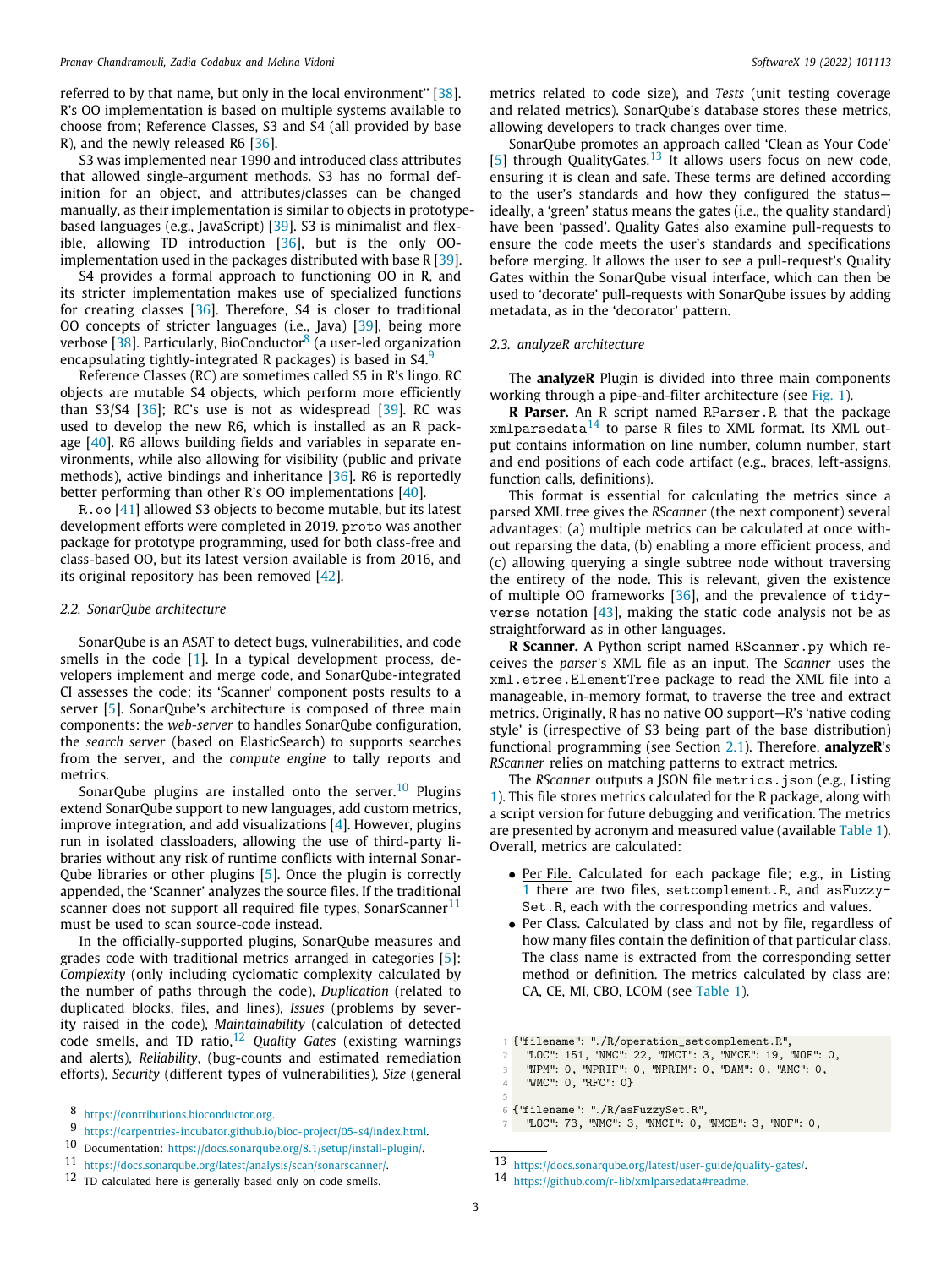```
8 "NPM": 0, "NPRIF": 0, "NPRIM": 0, "DAM": 0,
9 "AMC": 0, "WMC": 0, "RFC": 0}
10
11 {"className": "UniversalSet", "CA": 0, "CE": 0, "MI": 0, "CBO":
        \rightarrow 1, "LCOM": 1.111111111111111112}
```
Listing 1: Snippet from the metrics.json file.

<span id="page-3-1"></span>**SonarQube Plugin.** The plugin's Java-side uses a custom SonarSensor [[5](#page-8-4)], to read the metrics outputted by the *RScanner*. Each metric is implemented using SonarQube's measures.Metric API,  $15$  which defines metric individually, including name, description, and best value (i.e., known as 'grades' or 'indicators'). This includes a 'domain' to categorize the metrics into the groups of Size, Complexity, Couple, Cohesion, and Encapsulation. The first two categories match those traditionally available in SonarQube (see Section [2.2\)](#page-2-8), while the remaining should be interpreted as Maintenance.

#### *2.4. Software functionalities*

Currently, **analyzeR** does not compute any R-specific metric, as we prioritized implementing a plugin compatible with current tools that could be easily extended. The measurements are presented through the SonarQube interface to improve readability and comparison with output for other languages. Overall, **analizeR** offers the following functionalities:

- Enables automated static code analyses of OO-structured R packages, and can be incorporated into a CI setup, following current industry practices [[4\]](#page-8-3).
- Calculates metrics per-file, per-module, per-class, and perproject. In OO R programming, projects are represented as packages.
- Capabilities to analyze R packages written with S3, S4 or R6, extensible to support additional OO systems, like proto and R.oo, or newer systems that may become available in the future.
- The *Scanner* is written in Python and favors extensibility to add additional metrics.
- Measurement results are available through the SonarQube interface, respecting the placement and structure provided in other languages' plugins. This allows distinguishing between comparable and custom measurements, aggregation, and results visualization.

#### *2.4.1. Available metrics*

**analyzeR** calculates several metric-types. Size metrics are obtained by counting occurrences in the module under analysis. Complexity metrics are calculated from a package's source files by using the existent cyclocomp R package<sup>[16](#page-3-2)</sup>; in general, a low complexity value is seen as desirable.

Essential metrics for OO relate to Coupling and Cohesion. Coupling relates to the number of inter-module connections in

a software system, which provides an established way to measure internal software quality concerning modularity [\[46\]](#page-9-2). The implemented Coupling metrics indicate loose coupling when the obtained values are low and a tight coupling when high [\[44\]](#page-9-3). **analyzeR** includes Afferent and Efferent Coupling, and Coupling Between Objects Classes, derived from Wiese et al. [\[44](#page-9-3)]. We also included *Martin's Instability Measure* (MI) [[45](#page-9-4)], where high MI values indicate a high risk of code changes affecting the system's behavior due to other changes in the system.

Cohesion also contributes to modularity since it helps create software components reusable because of their lack of dependence on other components [[47](#page-9-5)]. The only implemented metric allows determining how coupled different function pairs are thus, lower values are preferred.

Encapsulation refers to hiding internal details (e.g., attributes, internal implementation) to keep unrelated concerns isolated [\[46\]](#page-9-2), and the application of encapsulation in scientific software has a direct effect on its performance [\[48\]](#page-9-6). Here, the number of private (or 'internal', as called in R) fields and methods are calculated by counting their occurrences in a module. Thus, data access metric represents the ratio of the number of private fields and the total number of fields in the module Wiese et al. [[44](#page-9-3)].

[Table](#page-4-0) [1](#page-4-0) summarizes all included metrics by name and definition; unless specified, they were implemented as defined by Wiese et al. [\[44\]](#page-9-3). Definitions are maintained as-is, but for R packages, an 'application' should be interpreted as a module and/or package.

Two metrics from Wiese et al. [\[44\]](#page-9-3) were not included in this plugin. The number of Static Fields was not implemented as there are no static fields in R's OO packages, and Cohesion Among Methods since it requires the explicit type of each parameter. Since R is dynamically-typed, there are no reserved words for types, and all method arguments can take upon any value.

#### *2.4.2. Measures visualization*

<span id="page-3-3"></span>Measurements are usually compared with grades based on the risk they represent. Grades are *indicators* of software quality a threshold determining how a measure should be interpreted (e.g., 'how much is risky') [\[49](#page-9-7)]. Therefore, indicators are essential to static analysis, allowing to understand code quality based on the obtained values [\[50\]](#page-9-8).

However, given the scarcity of research on R metrics, most grades are generally based on pre-established OO indicators, nonexistent for R; therefore, **analyzeR**'s grade-distribution plot remains future work. In SonarQube's interface, file-specific and project-wide metrics are seen as plain values, presented under separate categories in a menu. The interface outlines the name and obtained value for the active file for each of them.

<span id="page-3-2"></span>The decision not to show the indicators was taken to: (a) avoid confusion with pre-existing default SonarQube metrics and indicate that they are custom calculated for R, (b) avoid forcing an interpretation that may be incorrect as there is little supporting research, and (c) provide values to enable comparison between languages (enabling future research to determine the indicators).



<span id="page-3-0"></span>**Fig. 1.** AnalyzeR's pipe-and-filter architecture components. Green indicates outputs, and blue resources.

<sup>15</sup> [https://next.sonarqube.com/sonarqube/web\\_api/api/measures](https://next.sonarqube.com/sonarqube/web_api/api/measures).

<sup>16</sup> [https://cran.r-project.org/web/packages/cyclocomp/index.html.](https://cran.r-project.org/web/packages/cyclocomp/index.html)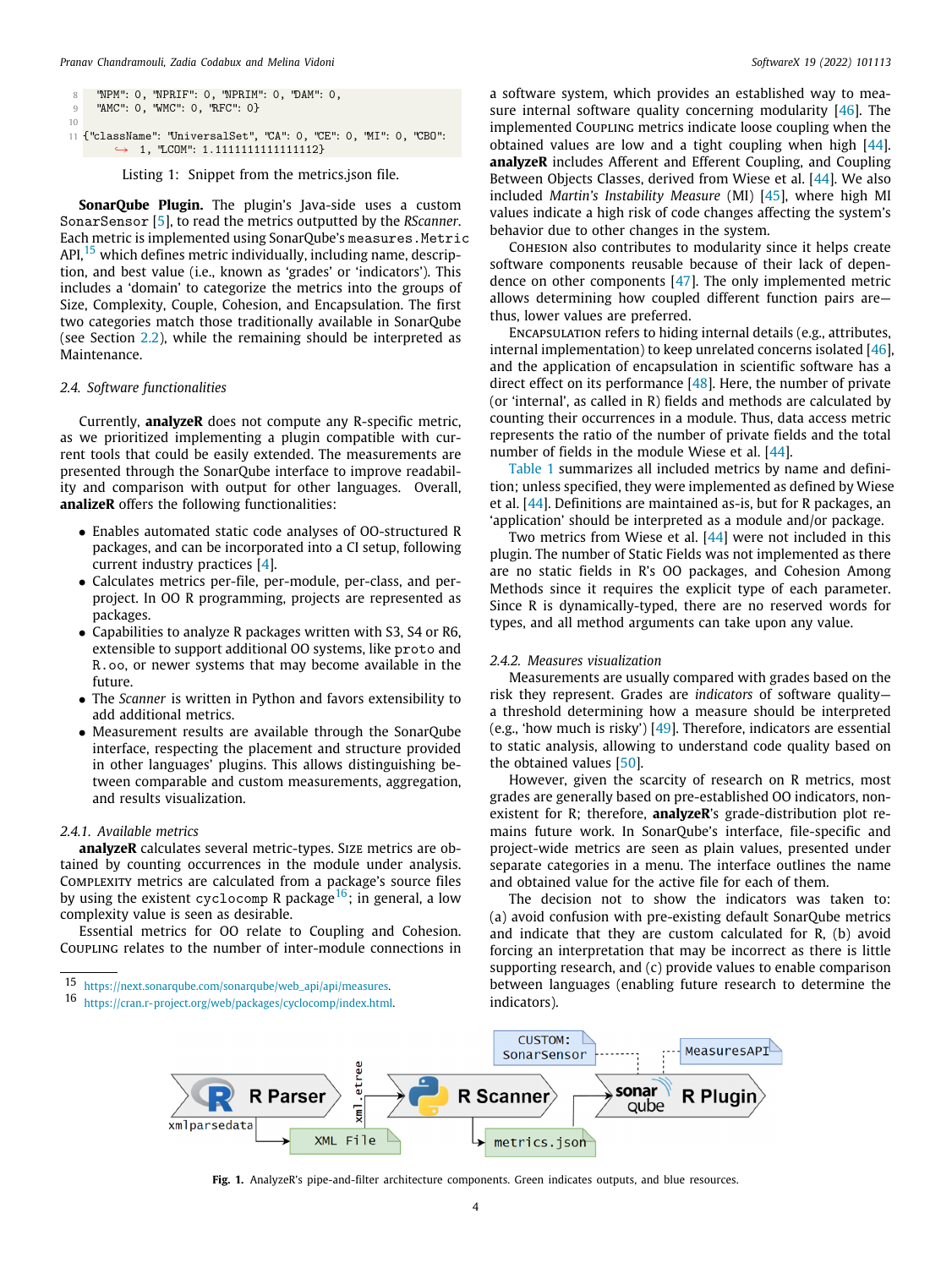#### <span id="page-4-0"></span>**Table 1**

| AnalyzeR available metrics by type. Unless specified, the metrics are from [44]. |  |  |  |  |  |  |  |
|----------------------------------------------------------------------------------|--|--|--|--|--|--|--|
|----------------------------------------------------------------------------------|--|--|--|--|--|--|--|

| Acron.       | Metric                      | Description                                                                                                         |
|--------------|-----------------------------|---------------------------------------------------------------------------------------------------------------------|
|              |                             | Type: Size (File)                                                                                                   |
| LOC.         | Lines of code               | Number of non-blank lines                                                                                           |
| <b>NPM</b>   | # of Public Methods         | Number of public functions in an application                                                                        |
| <b>NOF</b>   | # of Fields                 | Number of public fields in an application                                                                           |
| <b>NMC</b>   | # of Method Calls           | Number of function invocations                                                                                      |
| NMCI         | # of Internal Method Calls  | Number of function invocations of function defined in the application                                               |
| <b>NMCE</b>  | # of External Method Calls  | Number of function invocations of function defined in other modules or<br>packages                                  |
|              |                             | Type: Complexity (by File)                                                                                          |
| <b>WMC</b>   | Weighted Methods per Class  | Sum of the CycloComp of all functions in the application                                                            |
| <b>AMC</b>   | Average Method Complexity   | Average of the CycloComp of all functions in the application                                                        |
| <b>RFC</b>   | Response For a Class        | Number of functions that respond to the application itself                                                          |
|              |                             | Type: Coupling (by Class)                                                                                           |
| <b>CBO</b>   | Between Object Classes      | How many other modules an application (or module) is coupled to                                                     |
| CA           | Afferent Coupling           | How many other applications use the specific app./module                                                            |
| CE.          | <b>Efferent Coupling</b>    | How many other modules are used by the specific app./module                                                         |
| MI           | Martin's Instability        | Indicates the necessity of performing modifications in an entity due to<br>updates in other software entities. [45] |
|              |                             | Type: Cohesion (by Class)                                                                                           |
| <b>LCOM</b>  | Lack of Cohesion in Methods | Difference between the number of function pairs without and with common<br>non static fields                        |
|              |                             | Type: Encapsulation (by File)                                                                                       |
| <b>DAM</b>   | Data Access Metrics         | Ratio of the number of private fields to total number of fields                                                     |
| <b>NPRIF</b> | Number of Private Fields    | Number of private fields of an application or module                                                                |
| <b>NPRIM</b> | Number of Private Methods   | Number of private functions of an application or module                                                             |

Overview Issues Security Hotspots Measures Code Activity  $\times$  R Cohesion Measures org.sonarsource.plugins.rtechn... Lack of Cohesion in Methods 0.51678  $\vee$  R Complexity Measures Average Method Complexity  $0.5$ Besnonse For a Class  $\overline{5}$ Color: Worse of Reliability Ratin Weighted Methods per Class  $\overline{2}$ Risk <sup>©</sup>  $\vee$  R Coupling Measures Afferent Coupling 0.06061

Projects Issues Rules Quality Profiles Quality Gates

Administration



localhost:9000/component\_measures?id=org.sonarsource.plugins.rtechnicaldebt%3Asample-project#

**Fig. 2.** Measures tab for an example, showcasing the obtained values.

<span id="page-4-1"></span>[Fig.](#page-4-1) [2](#page-4-1) shows the 'measure tab' for a given file; the list of measures (with highlighted Afferent Coupling) is on the left-hand side. A complete example is available in a video in Section [3](#page-5-0).

sonaroube

#### *2.4.3. Adding new metrics*

**analyzeR** was designed for extensibility, and new metrics can be added to the *RScanner*. To do this, a metric's pattern match has to be implemented in the *RScanner* for the OO implementation's constructs and syntax, since they would appear in the parsed

tree (namely, the XML file). These metrics must be grouped into file-specific, project-based metrics, or class-specific metrics.

 $A$  B

The new metric's calculation must be defined in RScanner.py. There are two different inclusion processes, depending on whether they are *derived metrics* or *bespoke metrics*:

(1) **Derived Metrics** use existing metrics and can be implemented using current function calls. For example, Martin's Instability Measure (MI) [\[45\]](#page-9-4), uses afferent (*CA*) and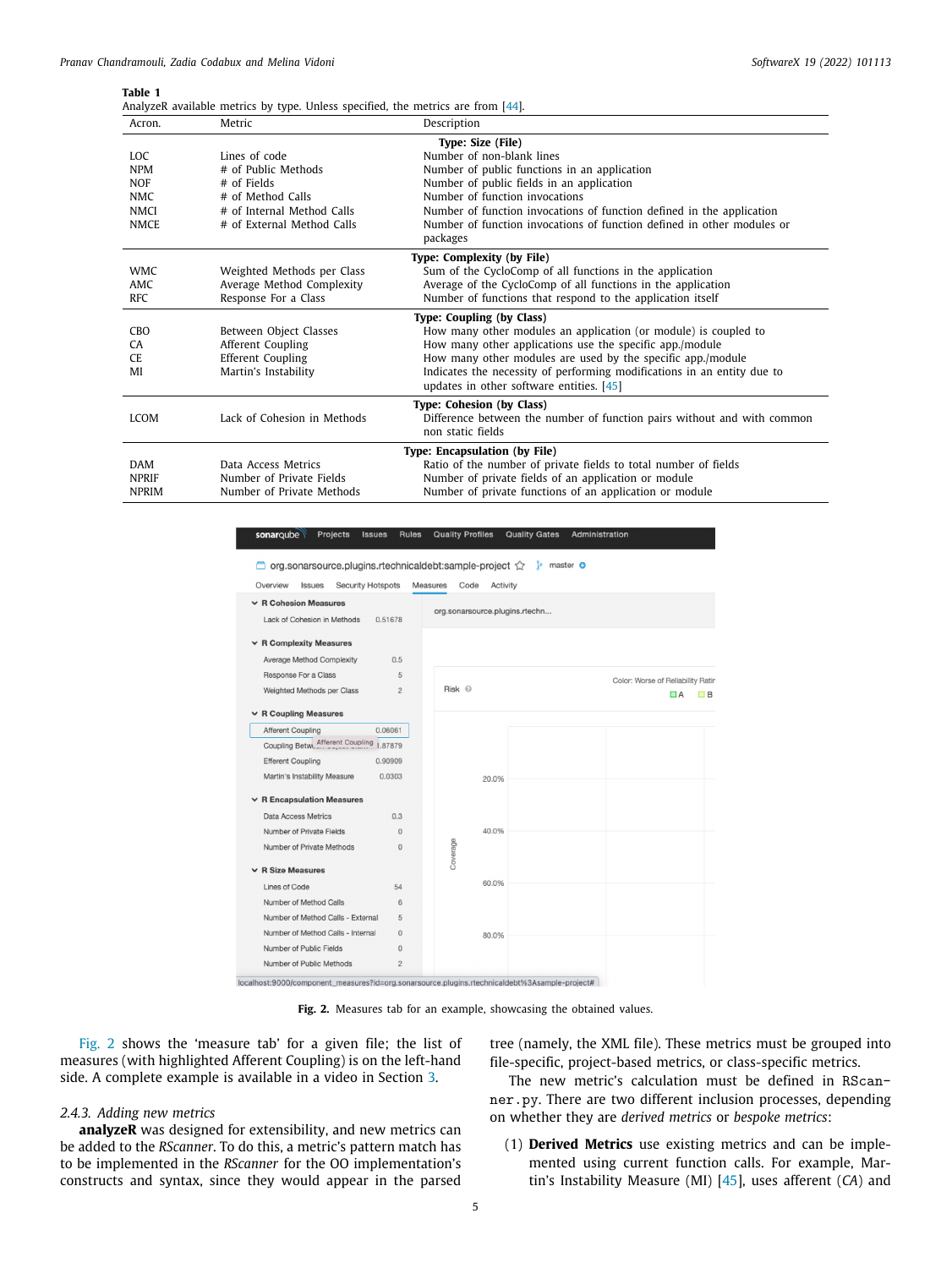efferent  $(CE)$  coupling:  $MI = CE / (CE + CA)$ . Therefore, to calculate MI, the plugin first needs to complete the measurement of *CE* and *CA* to use those values in the *MI* equation.

If the metrics needed are already available, the new metric has to be defined in RMetrics.java using the Metric.Builder API, and instantiated in RFileMetric.java, RClassMetric.java or RModule Metric.java depending on the desired scope of the metric. If the new metric depends on other metrics not yet available in **analyzeR**, those must be added first as *bespoke metrics*. Non-derived metrics must always be included first.

(2) **Bespoke Metrics.** These metrics do not depend on others, and a new pattern has to be defined in the *RScanner*. This can be achieved by using the xml.ElementTree API to determine which node of the *Parser*'s XML file should be targeted and assessed. Once the metric's calculation has been defined, its availability needs to be listed into metrics.json. The metrics array will then be exported as a .json file, used by SonarQube to display results visually. Then, the metric must be defined in RMetrics.java as done for a regular *derived metric*.

Finally, the metrics must be written into the output file (namely, metrics, ison).

Listing [2](#page-5-1) presents an example of a function to return a list of function calls. This is later differentiated into internal and external function calls to calculate *NMCE* and *NMCI*.

```
1 def getFunctionCalls(root):
 2 \blacksquare3 Gets a List of function calls
      : param root: Root node of an XML Element tree
      5 :type root: XML ElementTree root node
6 :return: Function Calls
7 :rtype: List
\mathcal{S}9 result = \begin{bmatrix} 10 \\ 10 \end{bmatrix} for c in row
      for c in root.findall('.//SYMBOL_FUNCTION_CALL'):
11 if (c.text in builtins) or (c.text in r6_keywords) or (
         ightharpoonup c.text in s4_keywords):
12 pass<br>13 else:
13 else:<br>14 res
           result.append(c.text)
15 return (list(set(result)))
```
Listing 2: Example function from RScanner.py

To have project-wide values calculated for a metric, a new MeasureComputer class must be implemented in \*.measures. cumulative, on the Java side of the plugin. This can implement the aggregate function of choice by providing the corresponding behavior to those available in the interface, measuring project-wide metrics.

As mentioned in Section [2.4.2](#page-3-3), for now, the metrics only display raw output (e.g., values without indicators) because the grades are not available; hence, the visual plots remain empty. However, once the indicators become available in the future, it will be possible to associate 'grades' and 'best values' with them, enabling the plots. To add grades and best values for a metric, they must be set in the metric's Metric.Builder in RMetrics.java.

Currently, display/hiding metrics based on the OO system (namely, to select which metrics to calculate for each OO implementation) has not been implemented. For example, a user cannot choose to skip MI when examining a package built on S3. Therefore, *non-applicable metrics* are displayed alongside applicable metrics but showcased values of a dash. New OO-specific metrics can be added but will be considered non-applicable for the other OO implementations. For example, a user-extension can add metric X for R6 only, and if an S3/S4 package is examined, metric X will be shown as  $X = 0$  in the results. Since all three systems use .R files, it is not possible to have different metrics for each file. Moreover, packages can use combinations of the OO implementations, and such detection would require further code analyses, deemed as low-priority requirements for **analyzeR**'s first release.

If there is a new category of metrics beyond those currently available, **analyzeR**'s Java-side must be extended following the same structure as RProjectMetrics. java, RFileMetrics. java, RModuleMetrics.java and RClassMetrics.java, which are the classes implementing the logic to categorize metrics in the available categories.

#### **3. Illustrative examples**

<span id="page-5-2"></span><span id="page-5-0"></span>This example is based on analyzing set  $6^{17}$  $6^{17}$  $6^{17}$  package, chosen because it is up-to-date and contains multiple, well-implemented R files that can thoroughly display the **analyzeR**'s capabilities. Although set6 is implemented with R6, no additional steps are needed to analyze S3 or S4-coded packages, as the plugin automatically detects it. While the demonstration below highlights necessary steps, detailed instructions are included with the documentation. Additionally, an explanatory video is provided alongside this article.

#### *Installing the plugin*

SonarQube must be installed on a computer to use **analyzeR**. The steps are available on SonarQube's documentation and are external to our plugin: [https://docs.sonarqube.org/latest/setup/](https://docs.sonarqube.org/latest/setup/overview/) [overview/.](https://docs.sonarqube.org/latest/setup/overview/)

**analyzeR** is provided as a \*.jar file as requested by Sonar-Source. Although multiple releases may be available, it is recommended to check those compatible with the installed Sonar-Qube version. Once the .jar file has been downloaded, it must be copied into \$SONARQUBE\_HOME/extensions/plugins; any prior versions **analyzeR** must be removed from that folder before restarting SonarQube.

Then, the SonarQube server must be started, depending on how it was installed. The same link for the official documentation provides different alternatives.

#### *Analyzing an R package*

Packages cannot be analyzed online and must be downloaded to the server. In R package's root directory (where the \*.Rproj file is located), a new file called sonar-project.properties must be created, following the structure presented in Listing [3.](#page-5-3) This file must contain line #10 (as per the Listing), to ensure the *Scanner* component outputs the corresponding metrics.json file.

<span id="page-5-3"></span><sup>1</sup> # SonarQube Project Properties.

- <sup>2</sup> sonar.projectKey=orq.sonarsource.plugins.rtechnicaldebt: set6-demo
- <sup>3</sup> sonar.projectName=set6-demonstration

```
4 sonar.sources=R
```
- <sup>5</sup> sonar.host.url=http://localhost:9000
- <sup>6</sup> sonar.sourceEncoding=UTF-8
- 7
- <sup>8</sup> # This is the metrics file. Do not change this. <sup>9</sup> sonar.r.tdebt.output=metrics.json

Listing 3: Example sonar-project.properties file.

<sup>17</sup> [https://github.com/xoopR/set6.](https://github.com/xoopR/set6)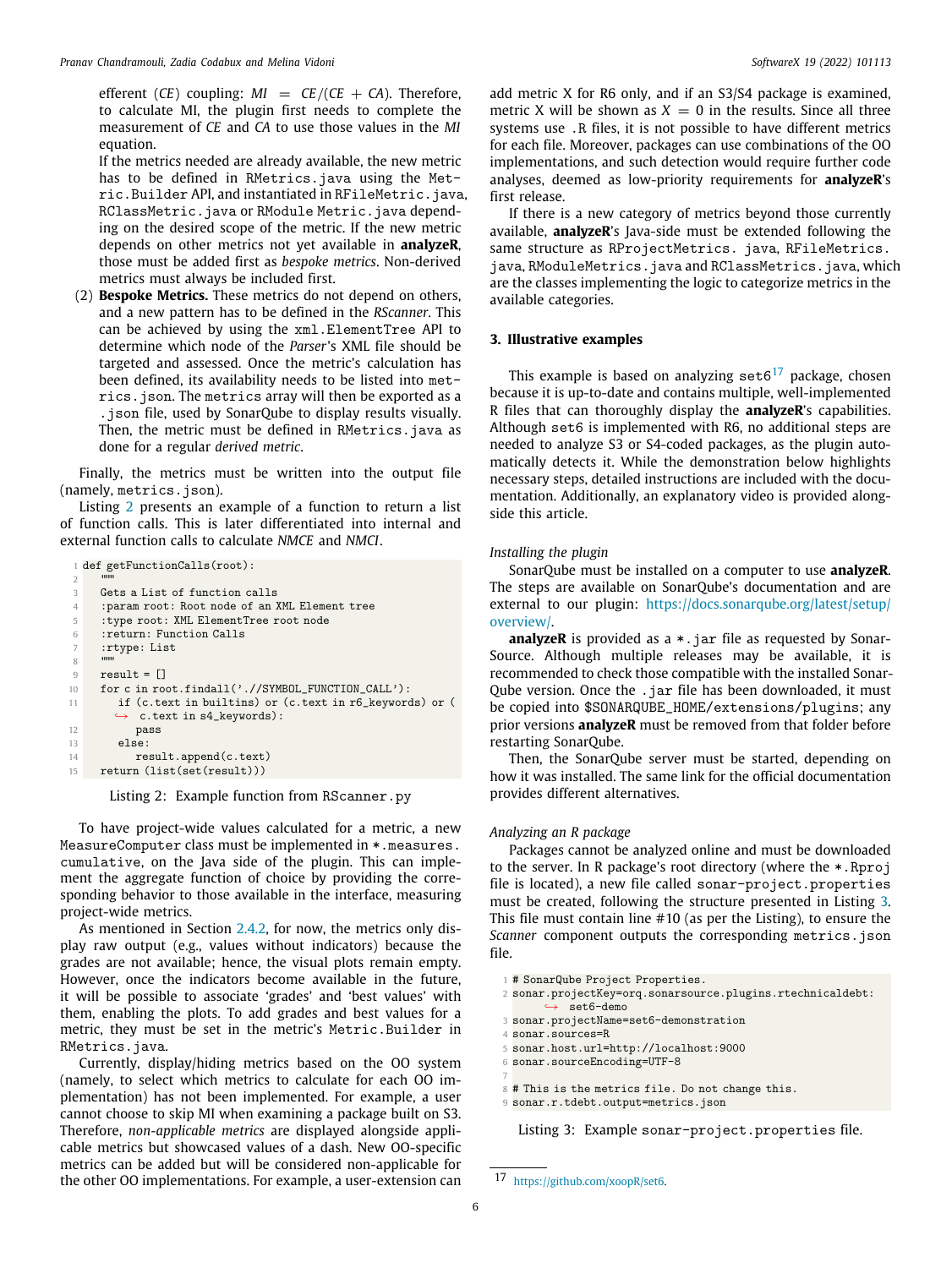|          | ■ set6 Demo Run ☆ 》 master ●                        |          |                          |                        |                      |                                                | Last analysis had 2 warnings February 16, 2022, 2:36 PM Version not provided for |                          |                              |
|----------|-----------------------------------------------------|----------|--------------------------|------------------------|----------------------|------------------------------------------------|----------------------------------------------------------------------------------|--------------------------|------------------------------|
| Overview | <b>Issues</b> Security Hotspots<br>Measures<br>Code | Activity |                          |                        |                      |                                                |                                                                                  | Project Settings =       | <b>E</b> Project Information |
|          | asFuzzySet.R                                        |          | <b>Lines of Code</b>     | <b>Bugs</b><br>$\cdot$ | Vulnerabilities<br>u | <b>Code Smells</b><br>$\overline{\phantom{a}}$ | <b>Security Hotspots</b><br>$\overline{\phantom{a}}$                             | Coverage                 | <b>Duplications</b><br>0.070 |
| ¥.       | $\Box$ asinterval.R                                 |          | $\overline{\phantom{0}}$ | $\Omega$               | $\mathbf{0}$         | $\mathbf{0}$                                   | $\mathbf{0}$                                                                     | $\overline{\phantom{0}}$ | 0.0%                         |
| х        | A assertions.R                                      |          | -                        | $\circ$                | $\circ$              | $\circ$                                        | $\circ$                                                                          | -                        | 0.0%                         |
| ж        | $\Box$ as Set.R                                     |          | $\qquad \qquad -$        | $\mathbf{0}$           | $\,0\,$              | $\,0\,$                                        | $\mathbf{0}$                                                                     |                          | 0.0%                         |
| x        | $\Box$ atomic coercions.R                           |          | -                        | $\Omega$               | $\circ$              | $\circ$                                        | $\Omega$                                                                         | -                        | 0.0%                         |
| 4        | helpers.R                                           |          | $\sim$                   | $\mathbf{0}$           | $\mathbf 0$          | $\mathbf{0}$                                   | $\mathbf 0$                                                                      | $\overline{\phantom{a}}$ | 0.0%                         |
|          |                                                     |          |                          | $\Omega$               | $\mathsf{O}\xspace$  | $\,$ 0                                         | $\circ$                                                                          | $\overline{\phantom{a}}$ | 0.0%                         |
|          |                                                     |          |                          |                        |                      |                                                |                                                                                  |                          |                              |

Fig. 3. SonarQube after successfully running the SonarScanner (Excerpt).

<span id="page-6-1"></span>Then, **analyzeR** can be used. The analyzing process is initiated through a console command requiring to: (1) navigate towards the R folder of the project (in this example,  $set6/R$ ), and (2) initiate the scan with **python3 RScanner.py ./R/\*.R**.

Once activated, **analyzeR** will explore the R package, listing the processed files as console output. This process cannot be interrupted, or the results will be corrupted, and the scan will have to be restarted. The time needed to complete the process depends on the number of files to scan and measure and the number of implemented metrics.

To continue, the user must ensure they have a working login ID and password to the corresponding SonarQube instance, or SonarQube itself will not be accessible. When running SonarQube over Windows, the path to the SonarScanner installation must have been previously added to the environmental variable \$PATH (for the entire computer, and not only for the user). If this is not done, the following commands will fail due to SonarQube's errors, extraneous to **analyzeR**. To understand which variables must be set, we refer developers to SonarQube's official installation manual.<sup>[18](#page-6-0)</sup>

<span id="page-6-0"></span>Once the metrics. json has been created for that particular package, and the above data steps are completed, the *RPlugin* can be run to obtain a visualization of the metrics. This is done with another console command, executed in the packages' R folder: **sonar-scanner -Dsonar.login=<login-id> - Dsonar.password=<sonar-password>** (replace with the corresponding *login ID* and *password*). After the plugin has processed all corresponding files, the results become visible in Sonar-Qube's 'Code' tab (see [Fig.](#page-6-1) [3\)](#page-6-1).

Project-wide metrics are displayed under the 'Measures Tab' to differentiate them from the default SonarQube measures, exhibited separately [\(Fig.](#page-6-2) [4](#page-6-2)). Limitations and availability were explained in Section [2.4.2,](#page-3-3) and will be obtained in a similar style as seen in [Fig.](#page-4-1) [2.](#page-4-1)

To view detailed measures for each file, the developer must browse the scanned files in the interface [\(Fig.](#page-6-1) [3\)](#page-6-1), and click the corresponding file name. This will load an interface to explore that file's source-code. On the top-right corner, there is a threeline mobile menu (indicated with a red arrow in [Fig.](#page-7-0) [5\)](#page-7-0). After clicking on it, the option to select is 'Show All Measures'.

These can also be accessed from the 'Measures' tab after navigating to the corresponding file. Class-specific metrics are displayed only within the terminal (both for Linux/Windows) without needing an additional command (see Listing [4](#page-6-3)). Each class is stated in an individual line by name, followed by the metrics' acronym and the value measured.

- <sup>3</sup> Class Class = SetWrapper{CBO=4, CA=0, CE=0, MI=0.0, LCOM  $\leftrightarrow$  =1.09090909090908}
- <sup>4</sup> Class Class = ComplementSet{CBO=1, CA=0, CE=0, MI=0.0, LCOM  $\leftrightarrow$  =1.05}
- <sup>5</sup> Class Class = ExponentSet{CBO=1, CA=0, CE=0, MI=0.0, LCOM ↪→ =1.0909090909090908}
- <sup>6</sup> Class Class = ProductSet{CBO=1, CA=0, CE=0, MI=0.0, LCOM  $ightharpoonup$  =0.0}
- <sup>7</sup> Class Class = PowersetSet{CBO=1, CA=0, CE=0, MI=0.0, LCOM  $ightharpoonup$  =0.0}
- <sup>8</sup> Class Class = UnionSet{CBO=1, CA=0, CE=0, MI=0.0, LCOM=0.0}
- <sup>9</sup> Class Class = Complex{CBO=1, CA=0, CE=0, MI=0.0, LCOM=0.0}
- <sup>10</sup> Class Class = ConditionalSet{CBO=2, CA=0, CE=0, MI=1.0, LCOM
	- $\leftrightarrow$  =1.0384615384615385}

#### Listing 4: Example of Class Metrics displayed within the Terminal.

| $\times$ R Cohesion Measures      |                |
|-----------------------------------|----------------|
| Lack of Cohesion in Methods       | 0.51678        |
| $\vee$ R Complexity Measures      |                |
| Average Method Complexity         | 0.5            |
| Response For a Class              | 5              |
| <b>Weighted Methods per Class</b> | $\overline{2}$ |
| $\times$ R Coupling Measures      |                |
| <b>Afferent Coupling</b>          | 0.06061        |
| Coupling Between Object Cla       | 1.87879        |
| <b>Efferent Coupling</b>          | 0.90909        |
| Martin's Instability Measure      | 0.0303         |
| $\times$ R Encapsulation Measures |                |
| Data Access Metrics               | 0.3            |
| Number of Private Fields          | $\Omega$       |
| Number of Private Methods         | $\Omega$       |
| <b>R Size Measures</b>            |                |
| Lines of Code                     | 54             |
| Number of Method Calls            | 6              |
| Number of Method Calls - External | 5              |
| Number of Method Calls - Internal | $\Omega$       |
| Number of Public Fields           | $\Omega$       |
| Number of Public Methods          | $\overline{c}$ |

<span id="page-6-2"></span>**Fig. 4.** Metrics displayed on the left side of the 'Measures' tab in SonarQube.

#### **4. Impact**

ASATs impact software development lifecycles and code quality analyses [\[1,](#page-8-0)[2\]](#page-8-1). They are also shaping junior developers to think about quality while implementing as companies continue to focus on TD management [\[4,](#page-8-3)[23,](#page-8-20)[30](#page-8-27)]. However, most TD research

<span id="page-6-3"></span><sup>1</sup> Class Class = Properties{CBO=1, CA=0, CE=0, MI=0.0, LCOM  $\leftrightarrow$  =1.0434782608695652}

<sup>2</sup> Class Class = Set{CBO=11, CA=0, CE=0, MI=0.0, LCOM  $\rightarrow$  =1.0153846153846153

<sup>18</sup> [https://docs.sonarqube.org/latest/setup/overview/.](https://docs.sonarqube.org/latest/setup/overview/)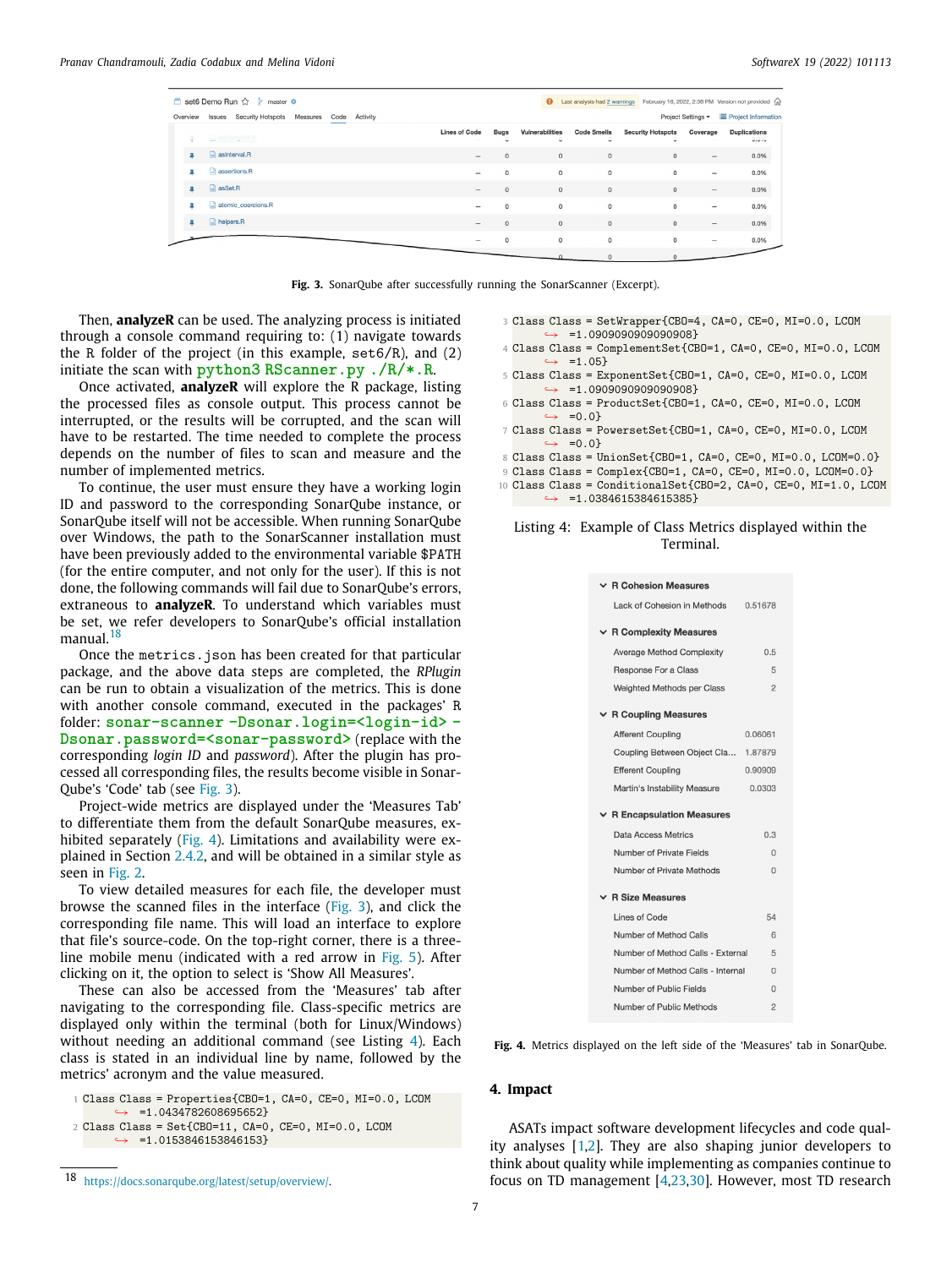| set6 Demo Run    |                                                                                                     | Lines | Bug          | Vulnerability | Code Smell | Security Hotspot  |
|------------------|-----------------------------------------------------------------------------------------------------|-------|--------------|---------------|------------|-------------------|
| <b>B</b> R/Set.R |                                                                                                     | 591   | $\mathbf{0}$ | $\mathbf 0$   | $\circ$    | ≡<br>$\mathbf{0}$ |
| <b>Section</b>   | #' @name Set                                                                                        |       |              |               |            |                   |
|                  | #' @title Mathematical Set                                                                          |       |              |               |            |                   |
| 3                | #' @description A general Set object for mathematical sets. This also serves as the parent class to |       |              |               |            |                   |
| 4                | #' intervals, tuples, and fuzzy variants.                                                           |       |              |               |            |                   |
|                  | #' @family sets                                                                                     |       |              |               |            |                   |
| 6                | $\mathbf{r}$                                                                                        |       |              |               |            |                   |

**Fig. 5.** Location of the menu to find file-specific metrics while inspecting a file's source-code.

<span id="page-7-0"></span>has traditionally focused on OO, statically-typed software, specially coded in Java [\[6](#page-8-5)[,22,](#page-8-19)[24](#page-8-21)]. Only recent efforts moved research towards other languages [[15](#page-8-14)[,16,](#page-8-15)[18](#page-8-17)[,25](#page-8-22),[26\]](#page-8-23).

Regardless of its increasing popularity, R's static analysis remains behind similarly widespread languages. Its multi-paradigm, package-based, and special-purpose characteristics make ASATs of utmost importance to support not only the development of new packages but also the quality of the research based on them [[11](#page-8-10)[,13,](#page-8-12)[14](#page-8-13)[,17\]](#page-8-16).

**analyzeR** will also assist **existing user communities**:

- Specialized R Package peer-review organizations (e.g., Bio-Conductor and rOpenSci) currently use goodpractices as their primary ASAT, but rely on a completely manual analysis [[18](#page-8-17)]. Although code peer-review cannot be replaced by an automated approach, **analyzeR** could considerably improve the process by easing code examination. It is known that although R has OO features, the community generally regards them as 'advanced' [[14](#page-8-13)[,36,](#page-8-33)[37\]](#page-8-34), and thus are not as widespread as the traditional functional approach.
- *Research Software Engineers* (RSE) are software developers working on scientific software, thus having an intrinsic dif-ference to their industry counterparts [[12](#page-8-11)[,13\]](#page-8-12). "Research software engineers believe that an increased focus on quality and discoverability are key factors in increasing the sustainability of academic research software" [\[51\]](#page-9-9), which differs from the security, bug-free centered approach of 'industry' software developers. Moreover, their increased challenges have given rise to multiple RSE organizations, deemed ''crucial to the long-term health of research software" [\[52\]](#page-9-10). Therefore, **analyzeR** can provide support for software sustainability by blending technical software engineering knowledge and state-of-the-art approaches, eased into automated analysis through a tool that already provides continuous integration support. It is straightforward to use and set up, enabling its use in the classroom as well.
- Given that (a) **analyzeR** is open-source, (b) there is thorough documentation available, and (c) it was built to be extensive, any R developer with relevant knowledge could contribute to the plugin, ensuring it remains up-to-date.

Therefore, **analyzeR** enables many lines for **future research works**:

- SonarQube does not allow class-based metrics to be displayed, only supporting file-level and project-level metrics. However, we can calculate class-based metrics in the *RScanner*. If SonarQube allows supporting class-level metrics in the future, these can also be added. Some are already present in the current metrics.json, only needing to be displayed within SonarQube's visualizations.
- Although multiple investigations leveraged ASATs to study TD in Java or Python, R Programming has not been addressed as a domain due to limited existing tools (see Section [1.1\)](#page-1-1). Therefore, analyzeR will enable *new TD research* for R packages and allow *comparing findings* with other languages to further understand the differences between domains.
- Most of the static metrics provided exclusively for R do not include indicators (e.g., guidelines on how to interpret the measures) [[44](#page-9-3)]. Likewise, those imported from other languages adopt foreign indicators without assessing their correctness (e.g., test coverage [[16](#page-8-15)]). Through **analyzeR**, it will be possible to mine software repositories and explore code on a large scale to obtain these indicators.
- **analyzeR** enables large-scale mining software repositories research that otherwise would not be possible. For example, to investigate the evolution of TD and code quality in R Packages of different characteristics or compare those built on top of either OO implementation.
- An essential element of **analyzeR**'s features and design was the ability to compare results to those obtained with SonarQube plugins for other languages (e.g., Python, Java, among others). This comparability enables future assessments on the differences between R Programming and other paradigms and domains, benefiting R and similar programming languages.

SonarQube offers support for almost 25 programming languages but mainly supports traditional, general-purpose programming languages [\[6\]](#page-8-5). Moreover, those languages can also be used as special-purpose (e.g., Python) have limited support in this regard. Although **analyzeR** cannot be extended to other programming languages, the metrics implementations, the code's scan, and the architecture in itself can be generalized to similar languages beyond the intended user group (namely, R developers or RSEs working with R Programming).

#### **5. Conclusions**

**analyzeR** is an extensible, flexible plugin to peruse objectoriented R Packages through SonarQube. It supports all three of R's object-oriented implementations (S3, S4, R6), including visual support and results comparable to other languages. Its implementation combines R, Python and Java, and the resulting tool can be incorporated into most continuous-integration environments. **analyzeR** is an ongoing project. We intend to improve the metrics and incorporate grades (i.e., metrics indicators) once the theory behind them has been completed. Additionally, we plan to extend the features to incorporate graphs, visualizations, and other metrics not added in the first iteration.

#### **Declaration of competing interest**

The authors declare the following financial interests/personal relationships which may be considered as potential competing interests: Dr Zadia Codabux reports financial support was provided by Natural Sciences and Engineering Research Council of Canada.

#### **Acknowledgments**

This study is partly supported by the Natural Sciences and Engineering Research Council of Canada, RGPIN-2021-04232 and DGECR-2021-00283 at the University of Saskatchewan.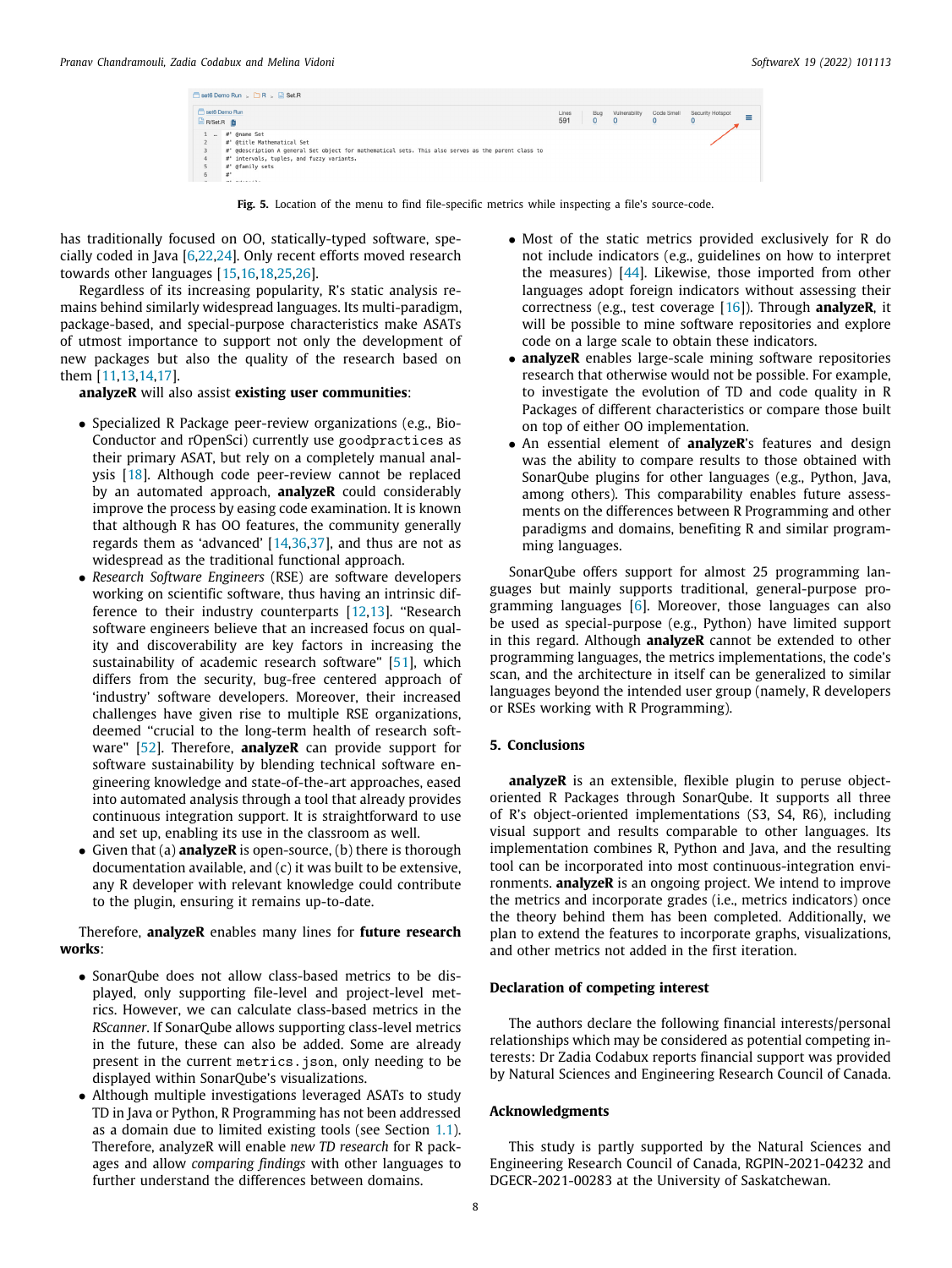#### **Appendix A. Supplementary data**

Supplementary material related to this article can be found online at [https://doi.org/10.1016/j.softx.2022.101113.](https://doi.org/10.1016/j.softx.2022.101113)

#### **References**

- <span id="page-8-0"></span>[1] Marcilio D, Bonifácio R, Monteiro E, Canedo E, Luz W, Pinto G. Are static analysis violations really fixed? A closer look at realistic usage of SonarQube. In: IEEE/ACM 27th International conference on program comprehension. 2019, p. 209–19. [http://dx.doi.org/10.1109/ICPC.](http://dx.doi.org/10.1109/ICPC.2019.00040) [2019.00040.](http://dx.doi.org/10.1109/ICPC.2019.00040)
- <span id="page-8-1"></span>[2] Vassallo C, Panichella S, Palomba F, Proksch S, Zaidman A, Gall HC. Context is king: The developer perspective on the usage of static analysis tools. In: International conference on software analysis, evolution and reengineering. 2018, p. 38–49. [http://dx.doi.org/10.1109/SANER.2018.8330195.](http://dx.doi.org/10.1109/SANER.2018.8330195)
- <span id="page-8-2"></span>[3] [Vassallo C, Palomba F, Bacchelli A, Gall HC. Continuous code quality:](http://refhub.elsevier.com/S2352-7110(22)00074-7/sb3) [Are we \(Really\) doing that? In: 33rd ACM/IEEE International conference](http://refhub.elsevier.com/S2352-7110(22)00074-7/sb3) [on automated software engineering. New York, NY, USA: Association for](http://refhub.elsevier.com/S2352-7110(22)00074-7/sb3) [Computing Machinery; 2018, p. 790–5.](http://refhub.elsevier.com/S2352-7110(22)00074-7/sb3)
- <span id="page-8-3"></span>[4] Lenarduzzi V, Lomio F, Huttunen H, Taibi D. Are SonarQube rules inducing bugs? In: International conference on software analysis, evolution and reengineering. 2020, p. 501–11. [http://dx.doi.org/10.1109/SANER48275.](http://dx.doi.org/10.1109/SANER48275.2020.9054821) [2020.9054821.](http://dx.doi.org/10.1109/SANER48275.2020.9054821)
- <span id="page-8-4"></span>[5] [SonarSource SA, Switzerland. SonarQube Documentation. 2021.](http://refhub.elsevier.com/S2352-7110(22)00074-7/sb5)
- <span id="page-8-5"></span>[6] Saarimaki N, Baldassarre MT, Lenarduzzi V, Romano S. On the accuracy of SonarQube technical debt remediation time. In: Euromicro conference on software engineering and advanced applications. 2019, p. 317–24. [http:](http://dx.doi.org/10.1109/SEAA.2019.00055) [//dx.doi.org/10.1109/SEAA.2019.00055.](http://dx.doi.org/10.1109/SEAA.2019.00055)
- <span id="page-8-6"></span>[7] [Nielsen ME, Østergaard Madsen C, Lungu MF. Technical debt manage](http://refhub.elsevier.com/S2352-7110(22)00074-7/sb7)[ment: A systematic literature review and research agenda for digital](http://refhub.elsevier.com/S2352-7110(22)00074-7/sb7) [government. In: Viale Pereira G, Janssen M, Lee H, Lindgren I, Ro](http://refhub.elsevier.com/S2352-7110(22)00074-7/sb7)[dríguez Bolívar Manuel P, Scholl HJ, et al., editors. Electronic government.](http://refhub.elsevier.com/S2352-7110(22)00074-7/sb7) [Cham: Springer International Publishing; 2020, p. 121–37.](http://refhub.elsevier.com/S2352-7110(22)00074-7/sb7)
- <span id="page-8-7"></span>[8] Maldonado ES, Shihab E. Detecting and quantifying different types of self-admitted technical debt. In: 7th International workshop on managing technical debt. Bremen, Germany: IEEE; 2015, p. 9–15. [http://dx.doi.org/](http://dx.doi.org/10.1109/MTD.2015.7332619) [10.1109/MTD.2015.7332619.](http://dx.doi.org/10.1109/MTD.2015.7332619)
- <span id="page-8-8"></span>[9] da Silva Maldonado E, Shihab E, Tsantalis N. Using natural language processing to automatically detect self-admitted technical debt. IEEE Trans Softw Eng 2017;43(11):1044–62. [http://dx.doi.org/10.1109/TSE.2017.](http://dx.doi.org/10.1109/TSE.2017.2654244) [2654244.](http://dx.doi.org/10.1109/TSE.2017.2654244)
- <span id="page-8-9"></span>[10] Baek N, Kim Kuinam J. Prototype implementation of the OpenGL ES 2.0 shading language offline compiler. Cluster Comput 2019;22(1):943–8. [http:](http://dx.doi.org/10.1007/s10586-017-1113-z) [//dx.doi.org/10.1007/s10586-017-1113-z](http://dx.doi.org/10.1007/s10586-017-1113-z).
- <span id="page-8-10"></span>[11] Howison J, Deelman E, McLennan MJ, Ferreira da Silva R, Herbsleb JD. Understanding the scientific software ecosystem and its impact: Current and future measures. Res Eval 2015;24(4):454–70. [http://dx.doi.org/10.](http://dx.doi.org/10.1093/reseval/rvv014) [1093/reseval/rvv014.](http://dx.doi.org/10.1093/reseval/rvv014)
- <span id="page-8-11"></span>[12] Hannay JE, MacLeod C, Singer J, Langtangen HP, Pfahl D, Wilson G. How do scientists develop and use scientific software? In: ICSE Workshop on software engineering for computational science and engineering. Vancouver, Canada: IEEE; 2009, p. 1–8. <http://dx.doi.org/10.1109/SECSE.2009.5069155>.
- <span id="page-8-12"></span>[13] Arvanitou E-M, Ampatzoglou A, Chatzigeorgiou A, Carver JC. Software engineering practices for scientific software development: A systematic mapping study. J Syst Softw 2021;172:110848. [http://dx.doi.org/10.1016/j.](http://dx.doi.org/10.1016/j.jss.2020.110848) [jss.2020.110848](http://dx.doi.org/10.1016/j.jss.2020.110848).
- <span id="page-8-13"></span>[14] Pinto G, Wiese I, Dias LF. How do scientists develop scientific software? An external replication. In: 25th International conference on software analysis, evolution and reengineering. Campobasso, Italy: IEEE; 2018, p. 582–91. [http://dx.doi.org/10.1109/SANER.2018.8330263.](http://dx.doi.org/10.1109/SANER.2018.8330263)
- <span id="page-8-14"></span>[15] [Vidoni M. Self-admitted technical debt in R packages: An exploratory](http://refhub.elsevier.com/S2352-7110(22)00074-7/sb15) [study. In: International conference on mining software repositories.](http://refhub.elsevier.com/S2352-7110(22)00074-7/sb15) [Madrid, Spain: IEEE; 2021, p. 179–89.](http://refhub.elsevier.com/S2352-7110(22)00074-7/sb15)
- <span id="page-8-15"></span>[16] [Vidoni M. Evaluating unit testing practices in R packages. In: 43rd Inter](http://refhub.elsevier.com/S2352-7110(22)00074-7/sb16)[national conference on software engineering. Madrid, Spain: IEEE; 2021,](http://refhub.elsevier.com/S2352-7110(22)00074-7/sb16) [p. 1–12.](http://refhub.elsevier.com/S2352-7110(22)00074-7/sb16)
- <span id="page-8-16"></span>[17] Storer T. Bridging the chasm: A survey of software engineering practice in scientific programming. ACM Comput Surv 2017;50(4). [http://dx.doi.org/](http://dx.doi.org/10.1145/3084225) [10.1145/3084225.](http://dx.doi.org/10.1145/3084225)
- <span id="page-8-17"></span>[18] Codabux Z, Vidoni M, Fard FH. Technical debt in the peer-review documentation of r packages: A rOpenSci case study. In: IEEE/ACM 18th International conference on mining software repositories. USA: IEEE; 2021, p. 195–206. [http://dx.doi.org/10.1109/MSR52588.2021.00032.](http://dx.doi.org/10.1109/MSR52588.2021.00032)
- [19] Vidoni M. Software engineering and R programming: A call for research. R J 2021;13(2):600–23. <http://dx.doi.org/10.32614/RJ-2021-108>.
- [20] Vidoni M. Understanding roxygen package documentation in R. J Syst Softw 2022;188:111265. [http://dx.doi.org/10.1016/j.jss.2022.111265.](http://dx.doi.org/10.1016/j.jss.2022.111265)
- <span id="page-8-18"></span>[21] Khan JY, Uddin G. Automatic detection and analysis of technical debts in peer-review documentation of r packages. 2022, CoRR, abs/2201.04241 [arXiv:2201.04241](http://arxiv.org/abs/2201.04241).
- <span id="page-8-19"></span>[22] Baldassarre MT, Lenarduzzi V, Romano S, Saarimäki N. On the diffuseness of technical debt items and accuracy of remediation time when using SonarQube. Inf Softw Technol 2020;128:106377. [http://dx.doi.org/10.1016/](http://dx.doi.org/10.1016/j.infsof.2020.106377) [j.infsof.2020.106377](http://dx.doi.org/10.1016/j.infsof.2020.106377).
- <span id="page-8-20"></span>[23] Avgeriou PC, Taibi D, Ampatzoglou A, Arcelli Fontana F, Besker T, Chatzigeorgiou A, et al. An overview and comparison of technical debt measurement tools. IEEE Softw 2021;38(3):61–71. [http://dx.doi.org/10.](http://dx.doi.org/10.1109/MS.2020.3024958) [1109/MS.2020.3024958.](http://dx.doi.org/10.1109/MS.2020.3024958)
- <span id="page-8-21"></span>[24] Lenarduzzi V, Saarimäki N, Taibi D. The technical debt dataset. In: International conference on predictive models and data analytics in software engineering. PROMISE'19, New York, NY, USA: Association for Computing Machinery; 2019, p. 2–11. <http://dx.doi.org/10.1145/3345629.3345630>.
- <span id="page-8-22"></span>[25] Tan J, Feitosa D, Avgeriou P, Lungu M. Evolution of technical debt remediation in Python: A case study on the apache software ecosystem. J Softw Evol Process 2021;33(4):e2319. <http://dx.doi.org/10.1002/smr.2319>, e2319 smr.2319.
- <span id="page-8-23"></span>[26] Tan J, Feitosa D, Avgeriou P. An empirical study on self-fixed technical debt. In: 3rd International conference on technical debt. TechDebt '20, New York, NY, USA: Association for Computing Machinery; 2020, p. 11–20. [http://dx.doi.org/10.1145/3387906.3388621.](http://dx.doi.org/10.1145/3387906.3388621)
- <span id="page-8-24"></span>[27] Tan J, Feitosa D, Avgeriou P. Investigating the relationship between cooccurring technical debt in Python. In: Euromicro conference on software engineering and advanced applications. 2020, p. 487–94. [http://dx.doi.org/](http://dx.doi.org/10.1109/SEAA51224.2020.00082) [10.1109/SEAA51224.2020.00082.](http://dx.doi.org/10.1109/SEAA51224.2020.00082)
- <span id="page-8-25"></span>[28] Lenarduzzi V, Martini A, Taibi D, Tamburri DA. Towards surgically-precise technical debt estimation: Early results and research roadmap. In: Proceedings of the 3rd ACM SIGSOFT International workshop on machine learning techniques for software quality evaluation. MaLTeSQuE 2019, New York, NY, USA: Association for Computing Machinery; 2019, p. 37–42. [http://dx.doi.org/10.1145/3340482.3342747.](http://dx.doi.org/10.1145/3340482.3342747)
- <span id="page-8-26"></span>[29] Tsoukalas Dimitrios, Kehagias Dionysios, Siavvas Miltiadis, Chatzigeorgiou Alexander. Technical debt forecasting: An empirical study on open-source repositories. J Syst Softw 2020;170:110777. [http://dx.doi.org/](http://dx.doi.org/10.1016/j.jss.2020.110777) [10.1016/j.jss.2020.110777.](http://dx.doi.org/10.1016/j.jss.2020.110777)
- <span id="page-8-27"></span>[30] Gilson F, Morales-Trujillo M, Mathews M. How junior developers deal with their technical debt? In: International conference on technical debt. TechDebt '20, USA: Association for Computing Machinery; 2020, p. 51–61. [http://dx.doi.org/10.1145/3387906.3388624.](http://dx.doi.org/10.1145/3387906.3388624)
- <span id="page-8-28"></span>[31] Molnar A-J, Motogna S. Long-term evaluation of technical debt in opensource software. In: 14th ACM/IEEE International symposium on empirical software engineering and measurement. ESEM '20, New York, NY, USA: Association for Computing Machinery; 2020, p. 1–9. [http://dx.doi.org/10.](http://dx.doi.org/10.1145/3382494.3410673) [1145/3382494.3410673.](http://dx.doi.org/10.1145/3382494.3410673)
- <span id="page-8-29"></span>[32] Capilla R, Mikkonen T, Carrillo C, Fontana FA, Pigazzini I, Lenarduzzi V. Impact of opportunistic reuse practices to technical debt. In: IEEE/ACM International conference on technical debt. 2021, p. 16–25. [http://dx.doi.](http://dx.doi.org/10.1109/TechDebt52882.2021.00011) [org/10.1109/TechDebt52882.2021.00011.](http://dx.doi.org/10.1109/TechDebt52882.2021.00011)
- <span id="page-8-30"></span>[33] Digkas G, Nikolaidis N, Ampatzoglou A, Chatzigeorgiou A. Reusing code from StackOverflow: The effect on technical debt. In: 45th Euromicro conference on software engineering and advanced applications. 2019, p. 87–91. [http://dx.doi.org/10.1109/SEAA.2019.00022.](http://dx.doi.org/10.1109/SEAA.2019.00022)
- <span id="page-8-31"></span>[34] Codabux Z, Dutchyn C. Profiling developers through the lens of technical debt. In: International symposium on empirical software engineering and measurement. ESEM '20, New York, NY, USA: Association for Computing Machinery; 2020, p. 1–6. <http://dx.doi.org/10.1145/3382494.3422172>.
- <span id="page-8-32"></span>[35] Turcotte A, Vitek J. Towards a type system for r. In: Workshop on implementation, compilation, optimization of object-oriented languages, programs and systems. ICOOOLPS '19, London, United Kingdom: Association for Computing Machinery; 2019, p. 1–5. [http://dx.doi.org/10.1145/](http://dx.doi.org/10.1145/3340670.3342426) [3340670.3342426](http://dx.doi.org/10.1145/3340670.3342426).
- <span id="page-8-33"></span>[36] [Wickham H. Advanced R. Chapman & Hall, CRC The R Series, Boca Raton,](http://refhub.elsevier.com/S2352-7110(22)00074-7/sb36) [Florida: CRC Press; 2015.](http://refhub.elsevier.com/S2352-7110(22)00074-7/sb36)
- <span id="page-8-34"></span>[37] German DM, Adams B, Hassan AE. The evolution of the r software ecosystem. In: European conference on software maintenance and reengineering. Genova, Italy: IEEE; 2013, p. 243–52. [http://dx.doi.org/10.1109/CSMR.2013.](http://dx.doi.org/10.1109/CSMR.2013.33) [33,](http://dx.doi.org/10.1109/CSMR.2013.33) ISSN: 1534-5351.
- <span id="page-8-35"></span>[38] Chambers JM. Object-oriented programming, functional programming and R. Statist Sci 2014;29(2):167–80. <http://dx.doi.org/10.1214/13-STS452>.
- <span id="page-8-36"></span>[39] [Adler J. R in a nutshell. O'Reilly Media, Inc.; 2012.](http://refhub.elsevier.com/S2352-7110(22)00074-7/sb39)
- <span id="page-8-38"></span><span id="page-8-37"></span>[40] [Chang Winston. R6: Encapsulated Classes with Reference Semantics. 2021.](http://refhub.elsevier.com/S2352-7110(22)00074-7/sb40) [41] [Bengtsson H. The r. oo package-object-oriented programming with refer](http://refhub.elsevier.com/S2352-7110(22)00074-7/sb41)[ences using standard R code. In: 3rd International workshop on distributed](http://refhub.elsevier.com/S2352-7110(22)00074-7/sb41) [statistical computing. Vienna, Austria: Austrian Association for Statistical](http://refhub.elsevier.com/S2352-7110(22)00074-7/sb41) [Computing \(AASC\); 2003, p. 20–2.](http://refhub.elsevier.com/S2352-7110(22)00074-7/sb41)